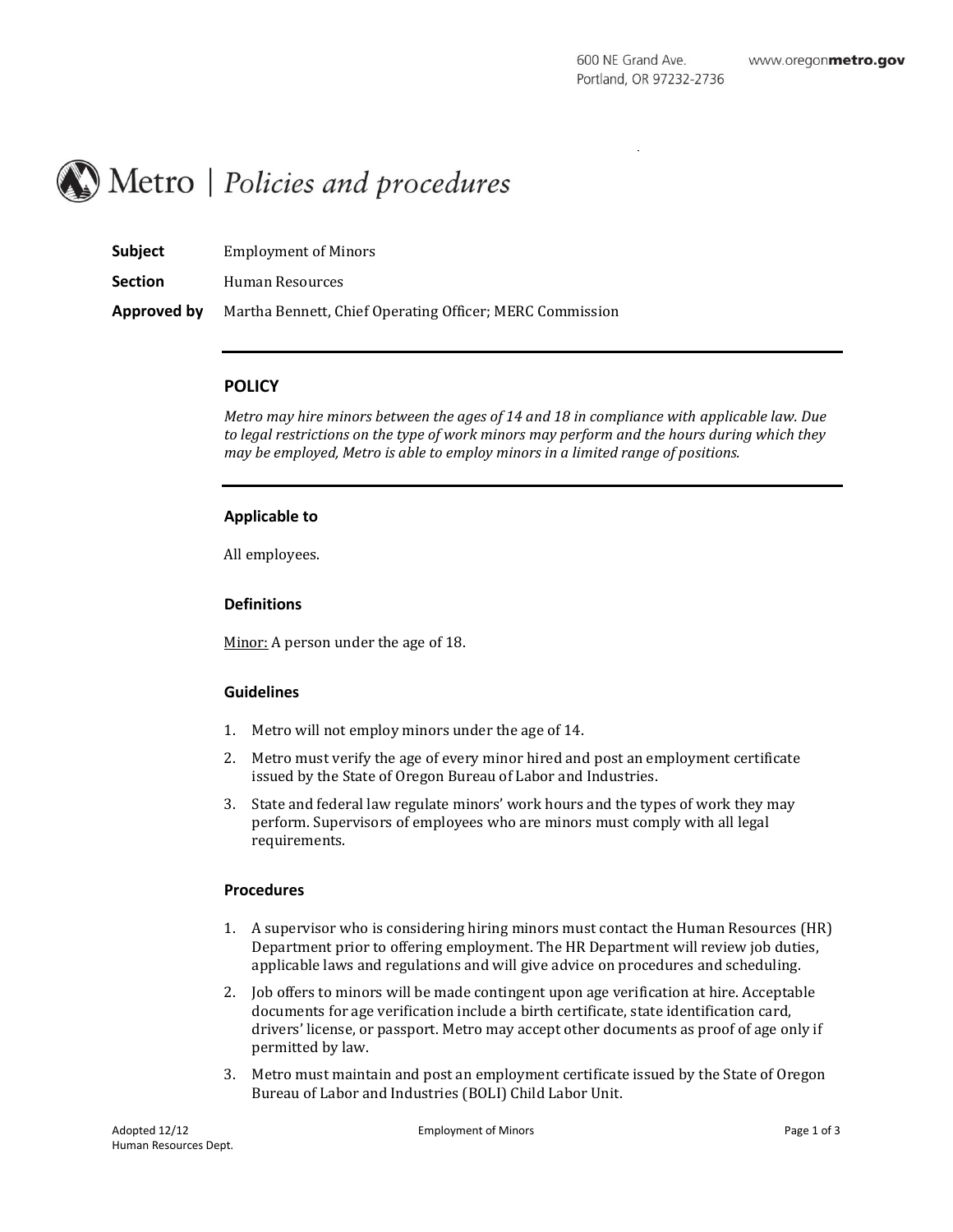- a. The HR Department will complete and submit the certificate application. The application requires Metro to estimate the number of minors to be employed during the following year and describe their anticipated job duties and use of equipment. Department Directors must provide this information to the HR Department promptly upon request.
- b. Department Directors must ensure that a current employment certificate is posted in a conspicuous place in every department where minors work.
- c. If minors' work duties are changed at any time, Metro must submit a Notice of Change Form to the BOLI Child Labor Unit. Supervisors must notify the HR Department before changing minors' work duties so that the HR Department can evaluate the anticipated change for legal compliance and submit the necessary paperwork.
- 4. If a minor is required to report to work, Metro must provide enough work (or compensation in lieu of work) to allow the employee to earn at least one half of the scheduled day's earnings. If a minor employee arrives for a scheduled shift but is not needed for the entire shift, the employee's supervisor is responsible for ensuring that this time is recorded correctly in Kronos.

## **Work hours, meals and rest periods**

- 5. Minors who are 14 or 15 years old may not work:
	- a. During school hours;
	- b. More than three hours on any school day;
	- c. More than eight hours on a non-school day;
	- d. Before 7 a.m. or after 7 p.m., except that they may work as late as 9 p.m. between June 1 and Labor Day;
	- e. More than 18 hours per week during the school year; or
	- f. More than 40 hours per week when school is not in session.
- 6. All minors who are 16 or 17 years old may work up to 44 hours per week (subject to overtime requirements), and may work the same number of hours per day as adult employees.
- 7. All minors must receive a paid rest break of at least 15 minutes for every work session of four hours or the major portion thereof (i.e., for any period longer than two hours).
- 8. Minors must receive at least 30 minutes for lunch, beginning no later than five hours after reporting for duty.
	- a. Minors who are 14 or 15 years old must be completely relieved of all duties during lunch.
	- b. Minors who are 16 or 17 years old may perform work or remain on call during the lunch period when business conditions require it, but in that case they must be paid for the entire lunch period.

## **Prohibited job duties**

9. Oregon law contains specific safety–related restrictions on the types of work minors may perform. Supervisors and managers must obtain advance approval from the HR Department for all work duties to be assigned to minors.